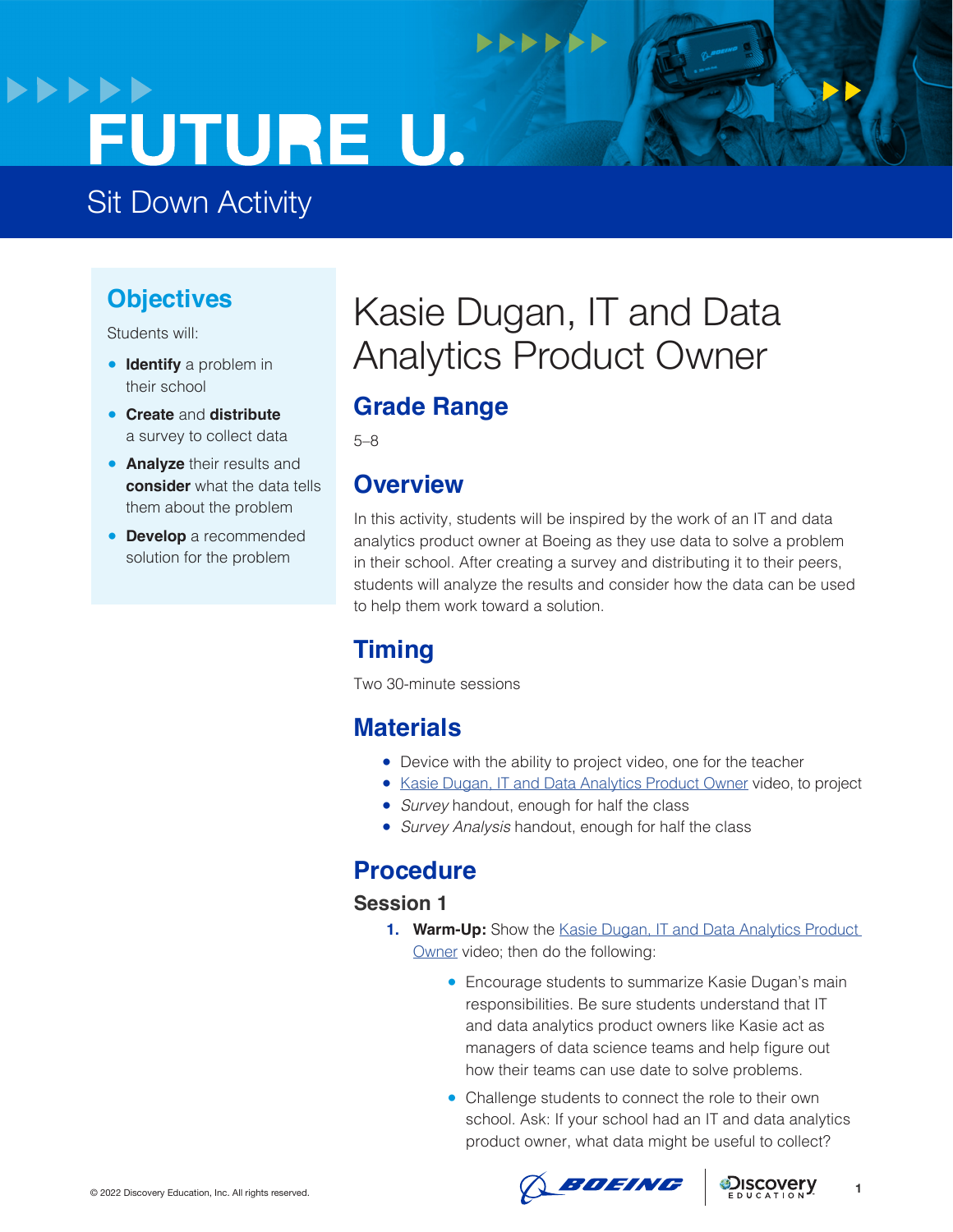# FUTURE U.

- Guide students in answering this question by creating a T-chart on the board with the headers "Problem/Room for Improvement" and "Useful Data." Then encourage the class to help you fill out the two columns.
- For instance: If an idea for *Room for Improvement* was "more lunch options," then the *Useful Data* could include "students' top lunch preferences," "percentage of students with dietary restrictions," etc.
- **2.** Divide students into groups of three or four. Explain that students in each group will develop, distribute, and analyze a survey that will collect data from their peers in order to help solve a problem at their school.
- **3.** Define "survey" as a list of questions designed to gather information from individuals in order to learn about the group's opinions. Then take a moment, if needed, to review different types of survey questions\*:
	- Multiple choice: Users select from answers you have already created.
	- Open ended: Users write their own responses.
	- Scale: Users answer based on a variety of scales, including the following:
		- Number scale such as 1–X, with a reference that explains what one stands for and what the highest number stands for.
		- Word scales such as a range from "very much agree" to "very much disagree."

*\*Note:* It may be helpful to record these types of survey questions on the board or a piece of chart paper.

- **4.** Pass out one Survey handout to each small group and prepare students for the activity by explaining that each group will:
	- Pick a problem from the T-chart and record it on the handout in the space provided.
	- Consider what data may help solve the problem and develop 3–5 concise survey questions designed to collect this data.
	- Use no more than one open-ended question.
- **5.** Give students about 15 minutes to create their surveys.
- **6.** Explain *how* students will be expected to administer their survey. Encourage students to get as many participants as possible, but to aim for at least 20. Options for survey distribution include the following:
	- Help students copy their surveys and provide class time for students to survey one another.
	- Help students copy their surveys and give them a few days to administer their survey before school, after school, or during lunch.
	- Encourage students to create a virtual version of their survey using a free survey site such as Google Forms or Survey Monkey.
- **7.** Finally, let student know a date by which they should have their results in and reconvene for the second session on that date.



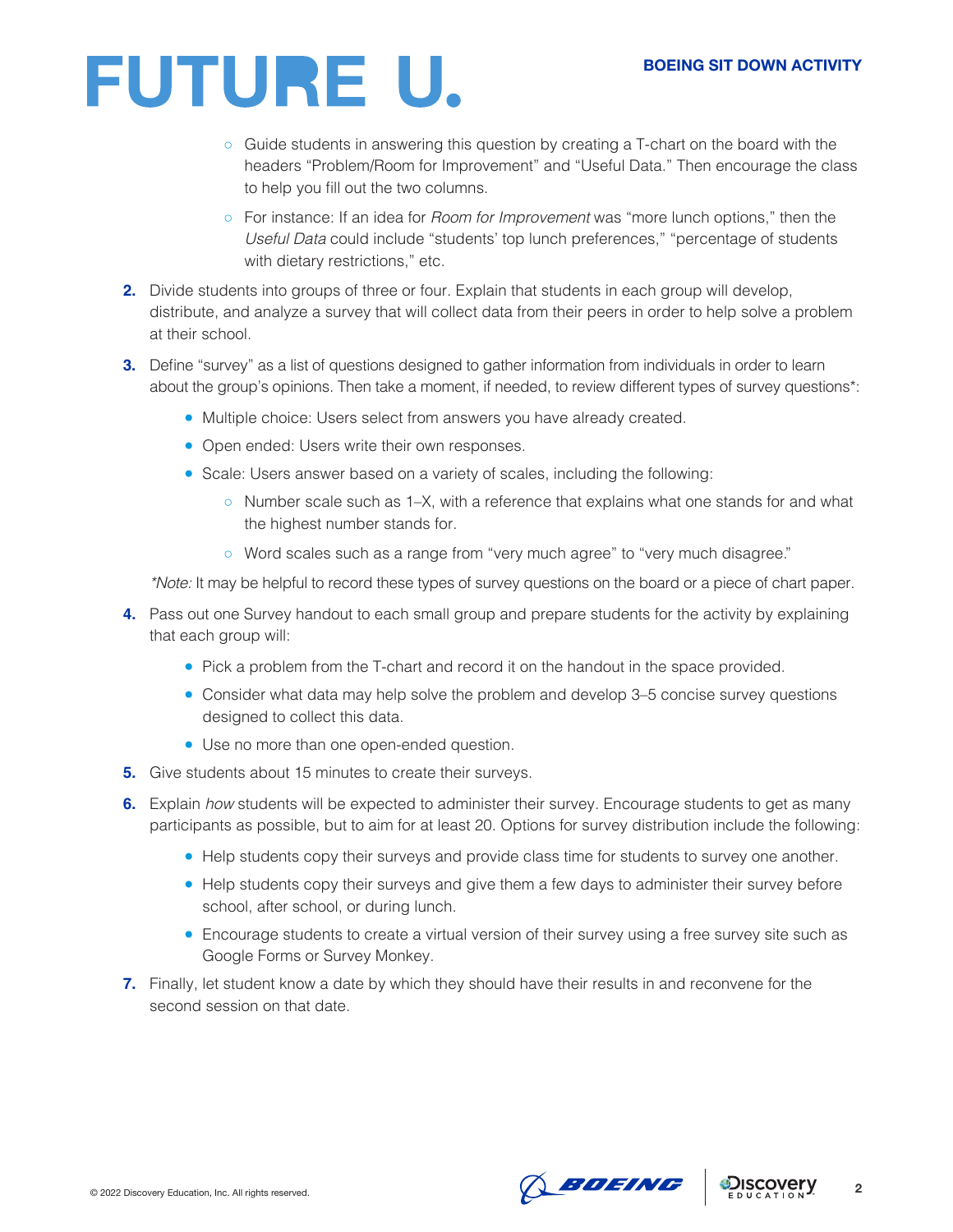# FUTURE U.

### **Session 2**

- **1.** Begin the second session by encouraging student groups to review their survey results. Guide students in the level of analysis you would like them to provide. At minimum, encourage students to:
	- For multiple-choice and scale questions, calculate the percentage of students that selected each answer.
	- For open-ended questions, look for keywords in each response and calculate how many times these keywords appear in order to find commonalities among the responses.
- **2.** Once groups have analyzed their data, challenge them to consider what they can learn from the responses. Pass out one Survey Analysis handout to each group and review the directions. Be sure students understand that they don't need to record *everything* they learned from each question. Rather, they should pick key responses that will most help them solve the problem they identified (if any!).
- **3. Wrap-Up:** Before the session comes to a close, challenge groups to consider whether their data collection was successful. In other words, did the data they collected help them work toward a solution? Encourage each group to share something interesting that they learned from their data collection *or* an insight about how they would change or improve their data collection strategy in the future.

### **National School Standards**

#### **Common Core Mathematics Standards**

Statistics and Probability

● CCSS.MATH.CONTENT.7.SP.A.1: Use random sampling to draw inferences about a population.

#### **Common Core English Language Arts Standards**

Speaking and Listening

● CCSS.ELA-LITERACY.CCRA.SL.4: Present information, findings, and supporting evidence such that listeners can follow the line of reasoning and the organization, development, and style are appropriate to task, purpose, and audience.



**3**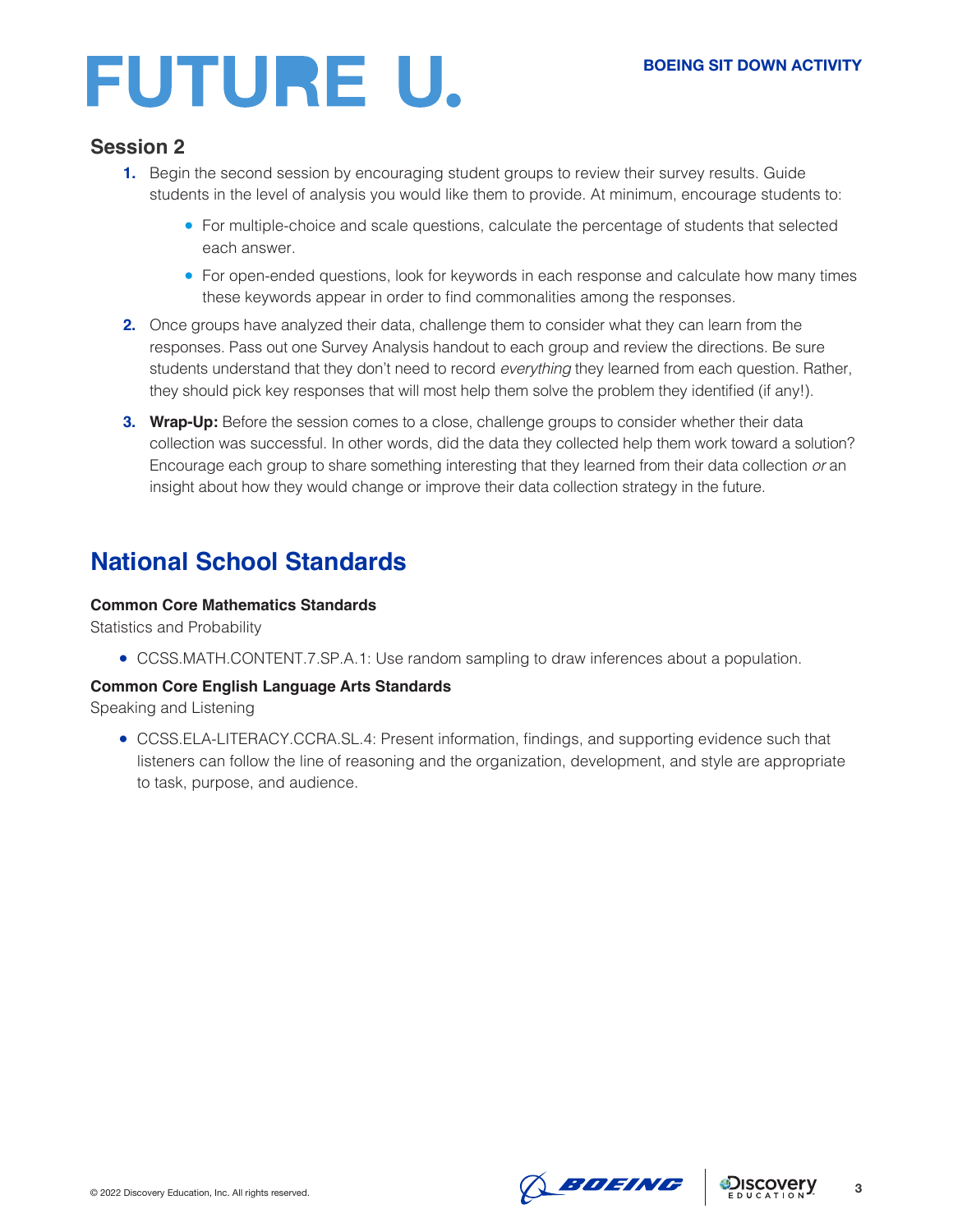### **Survey handout**

The following data collection will be used to help us:

 $\_$  ,  $\_$  ,  $\_$  ,  $\_$  ,  $\_$  ,  $\_$  ,  $\_$  ,  $\_$  ,  $\_$  ,  $\_$  ,  $\_$  ,  $\_$  ,  $\_$  ,  $\_$  ,  $\_$  ,  $\_$  ,  $\_$  ,  $\_$  ,  $\_$  ,  $\_$  ,  $\_$  ,  $\_$  ,  $\_$  ,  $\_$  ,  $\_$  ,  $\_$  ,  $\_$  ,  $\_$  ,  $\_$  ,  $\_$  ,  $\_$  ,  $\_$  ,  $\_$  ,  $\_$  ,  $\_$  ,  $\_$  ,  $\_$  ,

\_\_\_\_\_\_\_\_\_\_\_\_\_\_\_\_\_\_\_\_\_\_\_\_\_\_\_\_\_\_\_\_\_\_\_\_\_\_\_\_\_\_\_\_\_\_\_\_\_\_\_\_\_\_\_\_\_\_\_\_\_\_\_\_\_\_\_\_\_\_\_\_\_\_\_\_\_\_\_\_\_\_\_\_\_\_\_\_\_\_\_\_\_\_\_\_\_\_.

Question 1:

Question 2:

Question 3:

Question 4:

Question 5:

Thanks for your participation!